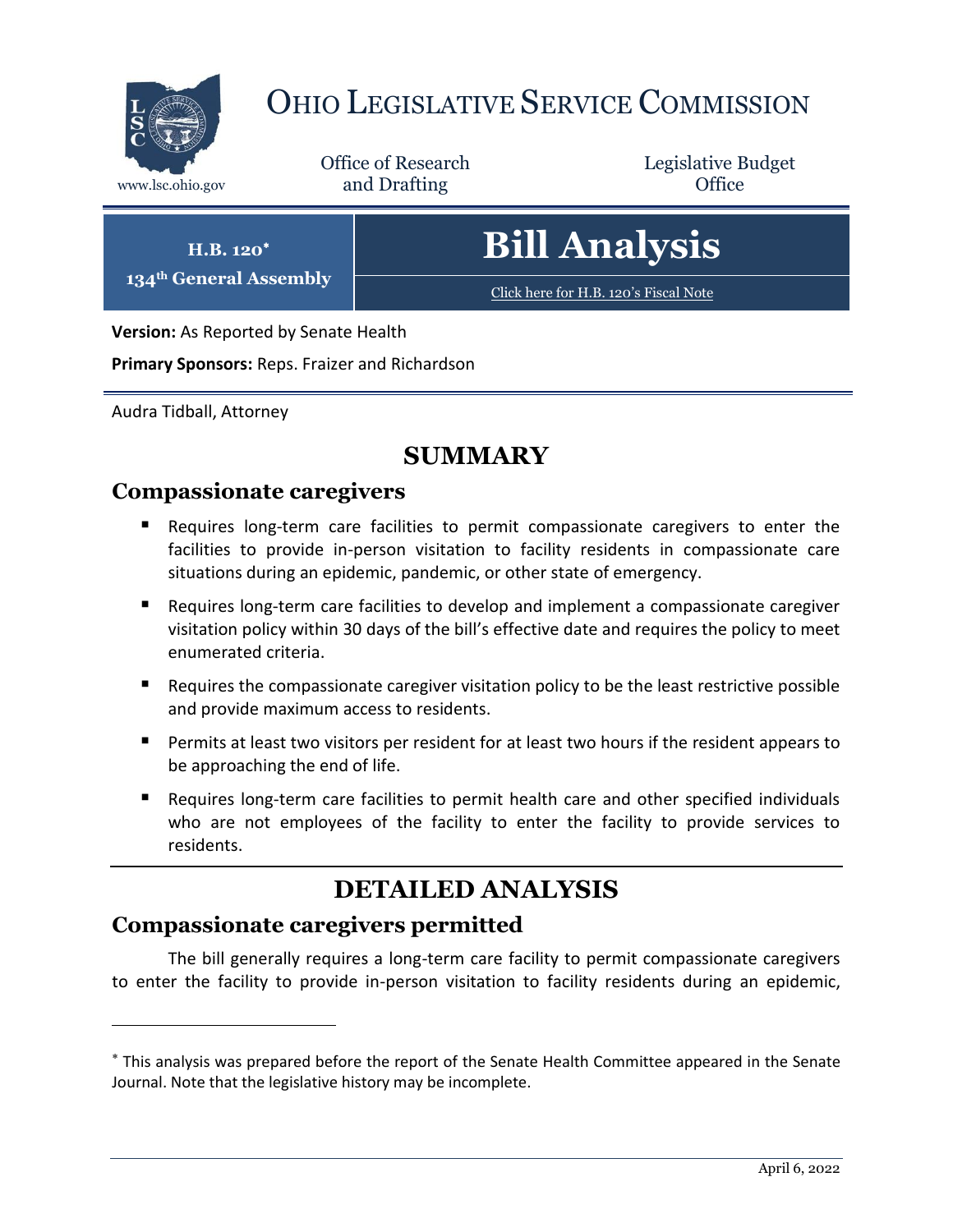pandemic, or other state of emergency. A long-term care facility is an institution, residence, or facility that provides, for a period of more than 24 hours, accommodations for three or more unrelated individuals who are dependent on the services of others, including a nursing home, residential care ("assisted living") facility, home for the aging, or a veterans' home. A long-term care facility does not include any federal facility, including U.S. Department of Veterans Affairs' facilities.<sup>1</sup>

Compassionate caregivers must comply with the facility's visitor policy required by the bill (see "**Compassionate caregiver visitation policy"** below). When a compassionate caregiver is visiting a patient at a facility governed by the United States Centers for Medicare and Medicaid (CMS), the caregiver must also comply with all regulations and guidance issued by  $CMS.<sup>2</sup>$ 

#### **Compassionate care situations**

Under the bill, compassionate care situations do not refer exclusively to end of life situations and include at least the following situations:

- The resident's end of life.
- The resident was recently admitted to the facility and is struggling with the change in environment and lack of physical family support.
- The resident is grieving after a friend or family member has recently passed away.
- **The resident is experiencing weight loss or dehydration and needs cueing and** encouragement when eating or drinking.
- The resident is experiencing emotional distress from isolation as demonstrated by behavioral changes such as rarely speaking or crying more frequently.
- The resident is in transmission-based precautions for a disease or illness, which refers to precautions that are used when the route of infection transmission is not completely interrupted using standard precautions alone. $3$

#### **Identifying residents in need of compassionate care visits**

Long-term care facilities must use a person-centered approach in working with residents, family members, caregivers, personal representatives, and, as appropriate, the State Long-Term Care Ombudsman Program to identify residents who are in need of compassionate caregiver visits for compassionate care situations.<sup>4</sup>

 $\overline{a}$ 

<sup>&</sup>lt;sup>1</sup> R.C. 3721.20(A)(2); R.C. 3721.01, not in the bill.

 $2$  R.C. 3721.20(C)(1).

 $3$  R.C. 3721.20(B)(1) and (A)(3).

 $4$  R.C. 3721.20(B)(2).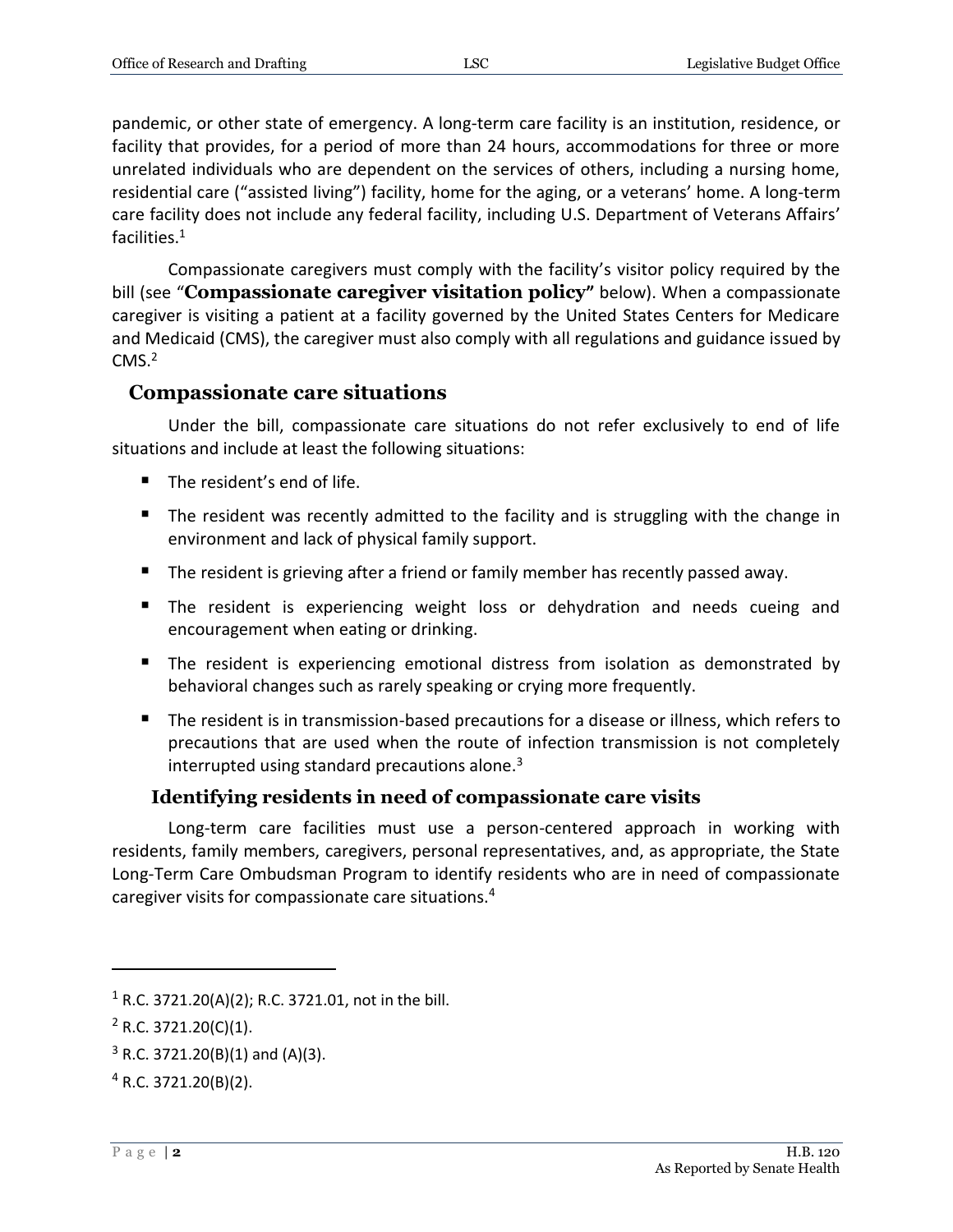#### **Screening and other procedures**

The bill requires all compassionate caregivers, before entering a long-term care facility, to:

- 1. Undergo screening to ascertain any exposure to any contagious disease or illness and disclose any symptoms; and
- 2. Produce valid federal or state identification, log entry into the facility (including providing the individual's telephone and address except in an emergency), and provide and use all appropriate personal protective equipment.<sup>5</sup>

### **Compassionate caregiver visitation policy**

The bill requires each long-term care facility to develop and implement a compassionate caregiver visitation policy that applies during an epidemic, pandemic, or other state of emergency. The policy must be developed and implemented within 30 days after the bill's effective date. The visitation policy must:

- Be the least restrictive possible and provide maximum access to the resident;<sup>6</sup>
- Permit visitation at any time to accommodate a compassionate caregiver's and resident's schedule;
- Require a compassionate caregiver to provide support to the resident in the resident's room or designated visitor space and to limit movement through the facility;
- Reasonably provide hand sanitizing stations and alcohol-based hand sanitizer in accessible locations;
- **Permit at least two visitors per resident for a minimum of two hours for residents who** display a substantial change of condition indicating that end of life is approaching, and longer if death is imminent.
- Require the facility to educate compassionate caregivers, family members, and other interested people about the right to contact the Office of the State Long-Term Care Ombudsman Program with concerns about access to the facility;
- Require the facility to communicate to compassionate caregivers and residents its visitation policy;
- Require compassionate caregivers to comply with the bill's screening requirements (see "**Screening and other procedures**" above); and

 $\overline{a}$ 

 $5$  R.C. 3721.20(C)(2).

 $6$  R.C. 3721.20(E).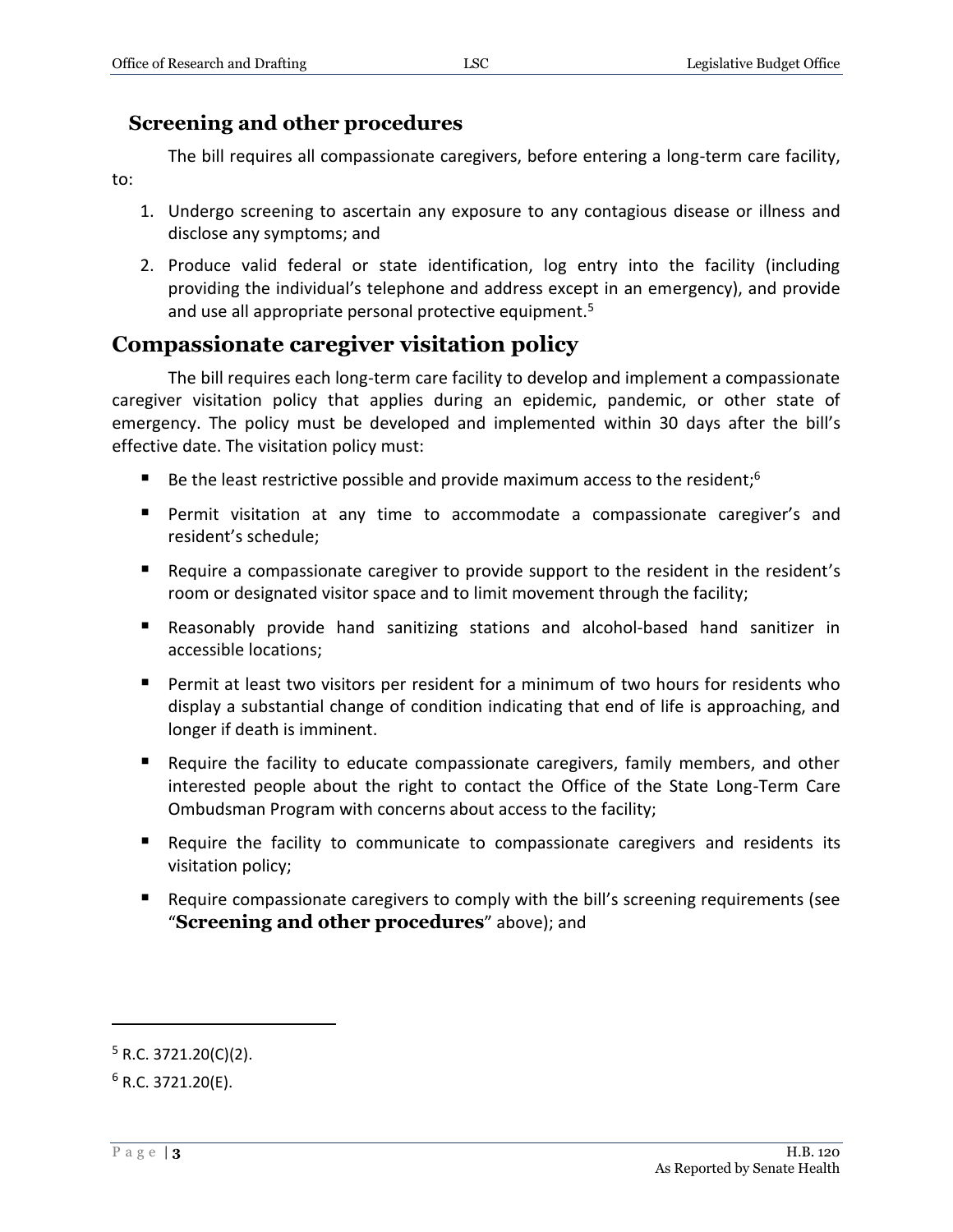Specify whether compassionate caregivers must schedule compassionate care visits, other than end of life visits, in advance.<sup>7</sup>

#### **Access for health care workers and other specified individuals**

Long-term care facilities must permit health care and other workers who are not employees of the facility to enter the facility to provide direct care to residents or essential services to the facility. These professionals include:

- Hospice care program workers;
- Home health agency workers;
- **Emergency medical services personnel;**
- Dialysis technicians;
- **Clinical laboratory technicians;**
- Radiology technicians;
- Social workers;
- Clergy members;
- Hair salon personnel; and
- Contractors conducting critical on-site maintenance.

A facility may restrict access to such an individual, however, if the individual (1) is subject to a work exclusion due to direct exposure to a contagious disease or illness or (2) shows symptoms of a contagious disease or illness when being screened before entering the facility.<sup>8</sup> These health care and other workers must adhere to the core principles of infection prevention and comply with any applicable testing requirements; however, the screening and testing requirements do not apply in exigent circumstances, such as to emergency medical personnel, first responders, or other similarly situated individuals, responding to an emergency.

Additionally, personnel who provide nonemergency medical transportation to residents as arranged by the facility must be tested with the same frequency as facility employees.<sup>9</sup>

 $\overline{a}$ 

 $7$  R.C. 3721.20(D).

 $8$  R.C. 3721.20(F).

 $9$  R.C. 3721.20(G).